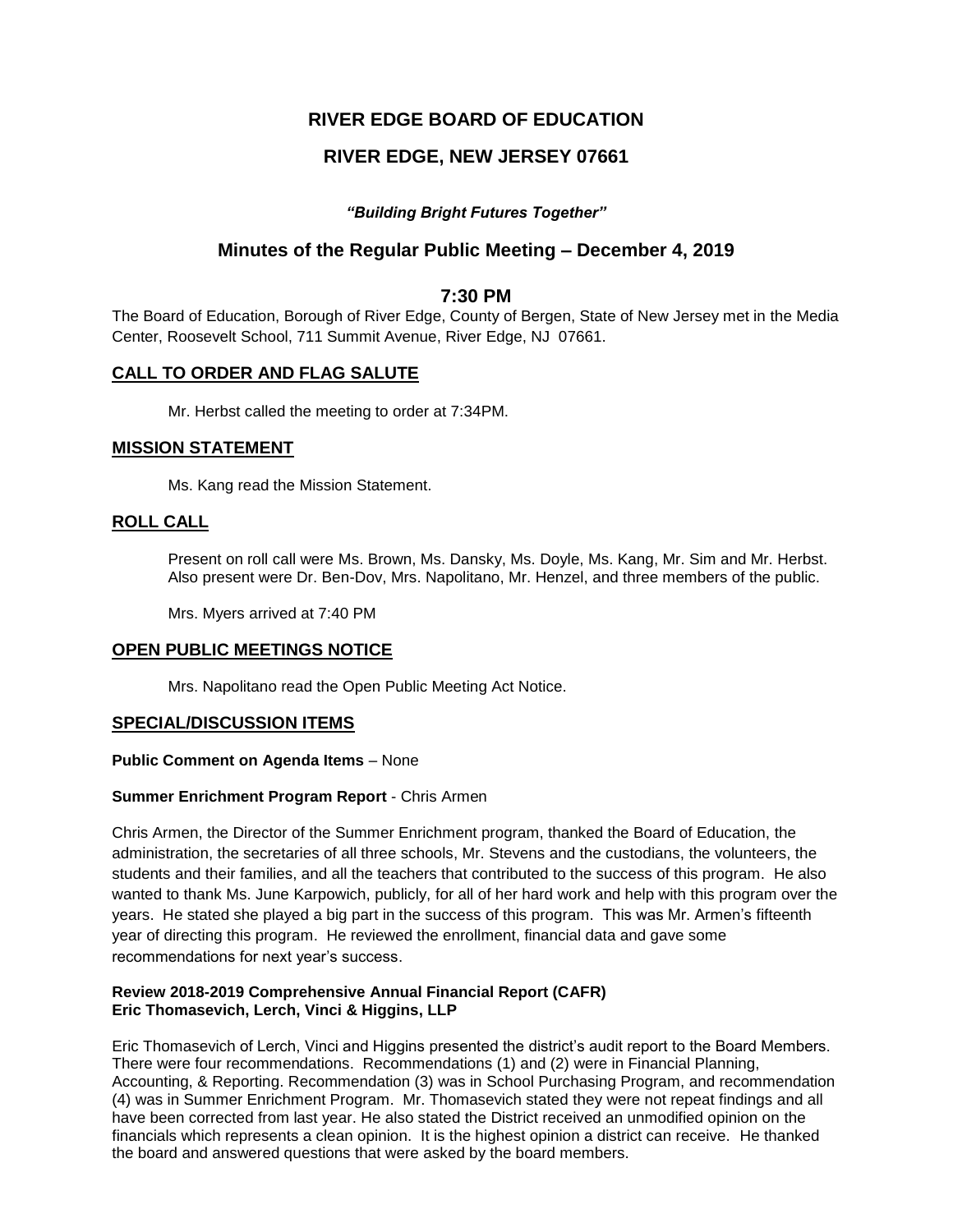## **REPORTS**

## **SUPERINTENDENT**

Dr. Ben-Dov reported on the following:

- On the evening of November  $14<sup>th</sup>$  we had the 100 year Anniversary celebration for Roosevelt School. It was a beautiful event that was well attended. Dr. Ben-Dov thanked everyone for their hard work, especially, Mr. Henzel, the Roosevelt School PTO, the Roosevelt Staff, Ms. Adimando, the chorus and the band. Dr. Ben-Dov stated it was everything we wanted it to be. She also thanked the Board Members for their support.
- The River Edge Korean Parents Network asked for someone to present to them on November 20<sup>th</sup> on various aspects of our curriculum that they wanted to better understand. Dr. Ben-Dov, Ms. Moran, Mrs. Spiegel, and Mr. Werner presented to them. They had great questions and it was a good evening.
- Youth Truth Surveys opened on November 18<sup>th</sup> and will close on December 6<sup>th</sup>. Most students and teachers took the survey and approximately 30% of the parents took it. We will send a reminder to the parents to take the survey.
- Parent/Teacher Conferences are on Tuesday, December  $10^{th}$  and Thursday, December  $12^{th}$ . These days are a 12:45 PM dismissal.
- The first winter storm of the season came on Monday, December  $2^{nd}$ . Dr. Ben-Dov believes we made the right decision with an early dismissal on Monday and a delayed opening on Tuesday, December  $3<sup>rd</sup>$ . She also thanked the custodians for doing a terrific job with cleaning the snow by the time everyone arrived Tuesday morning.
- The Principals registered for DonorsChoose before our last board meeting and we wanted to let the staff know, but there has not been a faculty meeting where we could explain this face-to-face. Monday's faculty meeting was cancelled due to the weather and we could not re-schedule this meeting in December. The Principals sent the information out to the teachers by email and explained it to them. If they want they can apply for the month of December for a matching donation.
- The student board meeting presentation where Dr. Ben-Dov, Ms. Dansky, and Mr. Herbst presented in Atlantic City received some attention. Dr. Ben-Dov received a call today from the Norwood Superintendent telling Dr. Ben-Dov she is determined to do this in her school. Dr. Ben-Dov offered her assistance and said she is very happy to meet with her to walk her through it. She said it was very rewarding to hear that this program was very well received.

## **PRINCIPAL**

Mr. Henzel reported on the following:

• After over a year and a half of planning, our Roosevelt School 100<sup>th</sup> Anniversary Celebration finally happened on November  $14<sup>th</sup>$ . Mr. Henzel gave a shout out to the committee for enduring all the meetings we had. The night started out with a tour of the building with about a dozen former students with a few dating back to 1959. We then kicked off the evening with a few speeches highlighted by Mr. Vouvalides. A proclamation from the acting mayor was given to the school and the PTO presented a plaque as well. The turnout was amazing! There were many former teachers and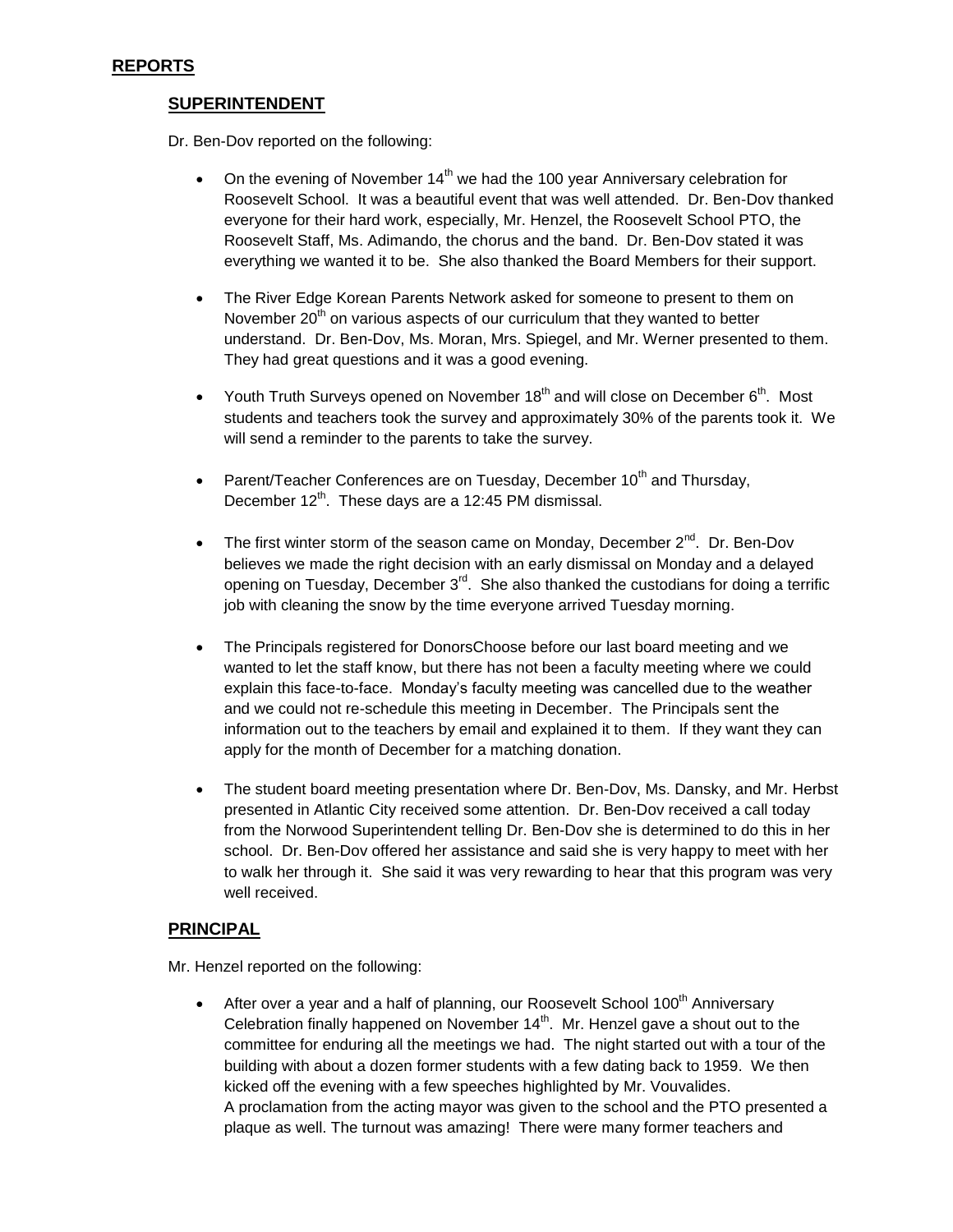students along with current families and current teachers. The PTO was invaluable in their support and their efforts. The vendors also did an amazing job. They were very generous with the amount of food they donated. Mr. Henzel gave a very special thank you to Ashley Adimando for her organizing the student projects. The efforts of the staff and students under her guidance were simply outstanding. All in all, it was a memorable night!

Tara Malkowski welcomed a baby girl named Mia.

# **BOARD SECRETARY**

Mrs. Napolitano reported on the following:

- There is a resolution on tonight's agenda to accept the 2018-2019 Financial Report from the auditor that was presented at the board meeting tonight. These documents must be uploaded to the State by December  $23<sup>rd</sup>$  along with the board resolution.
- There is a resolution on tonight's agenda to move money from Capital Reserve to allow the window project for the Media Center Room to be funded. A separate motion will be on the December  $18<sup>th</sup>$  agenda awarding the contract to the vendor with the lowest quote. This is being completed in June but we need to do this now so that the contractor can order the windows.
- The initial budget meeting with the Administration Team began along with a distribution of the last three years expenditures and sheet for the upcoming year.
- In submitting the Midyear budget review we were asked about our amount of Banked Cap and whether we would use Banked Cap for the next fiscal year. We have over \$700,000 in banked cap available for our use over and above the 2% tax levy. Banked Cap allows a district to set the tax levy over 2% without going to the voters for approval. It is not money that is set aside for this purpose, it is a mechanism to allow districts to raise taxes over the 2%.

## **PRESIDENT**

Mr. Herbst had no report for this meeting

## **COMMITTEES**

Ms. Brown spoke about the Curriculum and Instruction Committee Meeting that took place on November 18<sup>th</sup>. They discussed: National Geographic Science update, health curriculum, world language curriculum, LinkIt and DIEBLES communication with parents, and a follow-up on the NJSLA 2019 results by gender.

Ms. Dansky spoke about the Finance and Facilities Committee Meeting that took place on November  $18<sup>th</sup>$ . They discussed: window quotes for the Media Center, review of building assessment, Child Study Team billing process, preliminary audit, budget discussions, and an insurance update.

Mr. Sim attended the Delegate Assembly Meeting on Saturday, November 23<sup>rd</sup> at Mercer County Community College.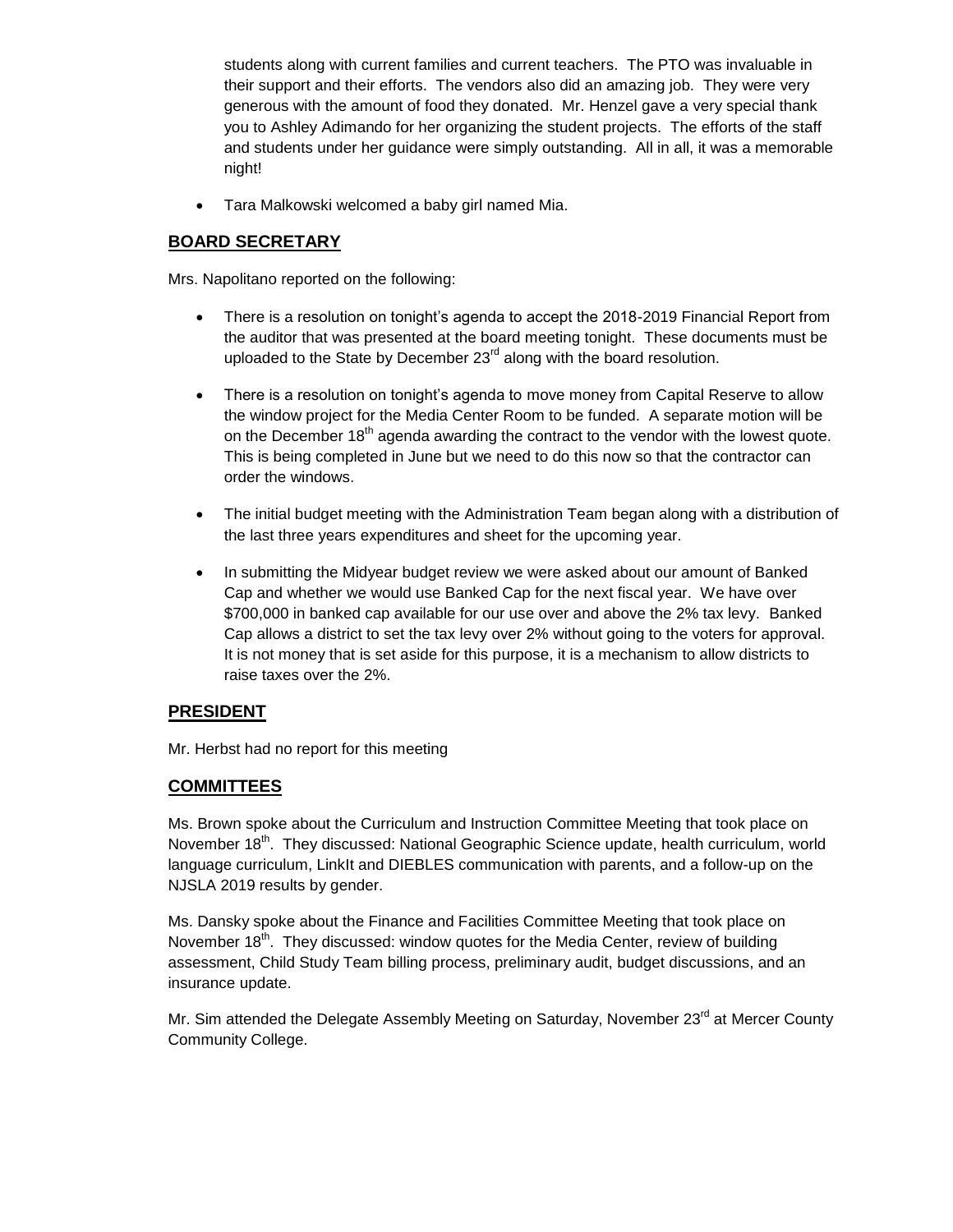## **MOTIONS TO BE ACTED UPON**

### **A. ADMINISTRATION/POLICY**

- **1**. That the Board of Education approve the Minutes and Confidential Minutes of November 13, 2019.
- **2**. That the Board of Education approve the completion of the following emergency drills:

| <b>School</b>    | <b>Dates</b>                                                                          |
|------------------|---------------------------------------------------------------------------------------|
|                  | Cherry Hill School November 15, 2019 Fire Drill<br>November 22, 2019 Shelter in Place |
| Roosevelt School | November 15, 2019 Fire Drill<br>November 22, 2019 Lockdown Drill                      |

Motion by Ms. Brown Seconded by Ms. Doyle

Ayes: Ms. Brown, Ms. Dansky, Ms. Doyle, Ms. Kang, Mrs. Myers, Mr. Sim, Mr. Herbst Nays: None

**3**. That the Board of Education approve the First Reading of the following policy:

| Policy# | Title                          |
|---------|--------------------------------|
| 5145.7  | Gender Identity and Expression |

Motion by Ms. Doyle Seconded by Mr. Sim

Ayes: Ms. Brown, Ms. Dansky, Ms. Kang, Mr. Herbst Nays: Ms. Doyle, Mr. Sim, Abstained: Mrs. Myers

**4**. That the Board of Education approve the following class trip:

| <b>School</b> | Grade | <b>Destination</b>                       | Cost to<br><b>District</b> |
|---------------|-------|------------------------------------------|----------------------------|
| Roosevelt     |       | <b>Cultural Center</b><br>River Edge, NJ | \$0                        |

**5**. That the Board of Education approve the following to attend the NSBA Conference on April 4, 2020 – April 6, 2020 Chicago, IL.

> Sheli Dansky Caleb Herbst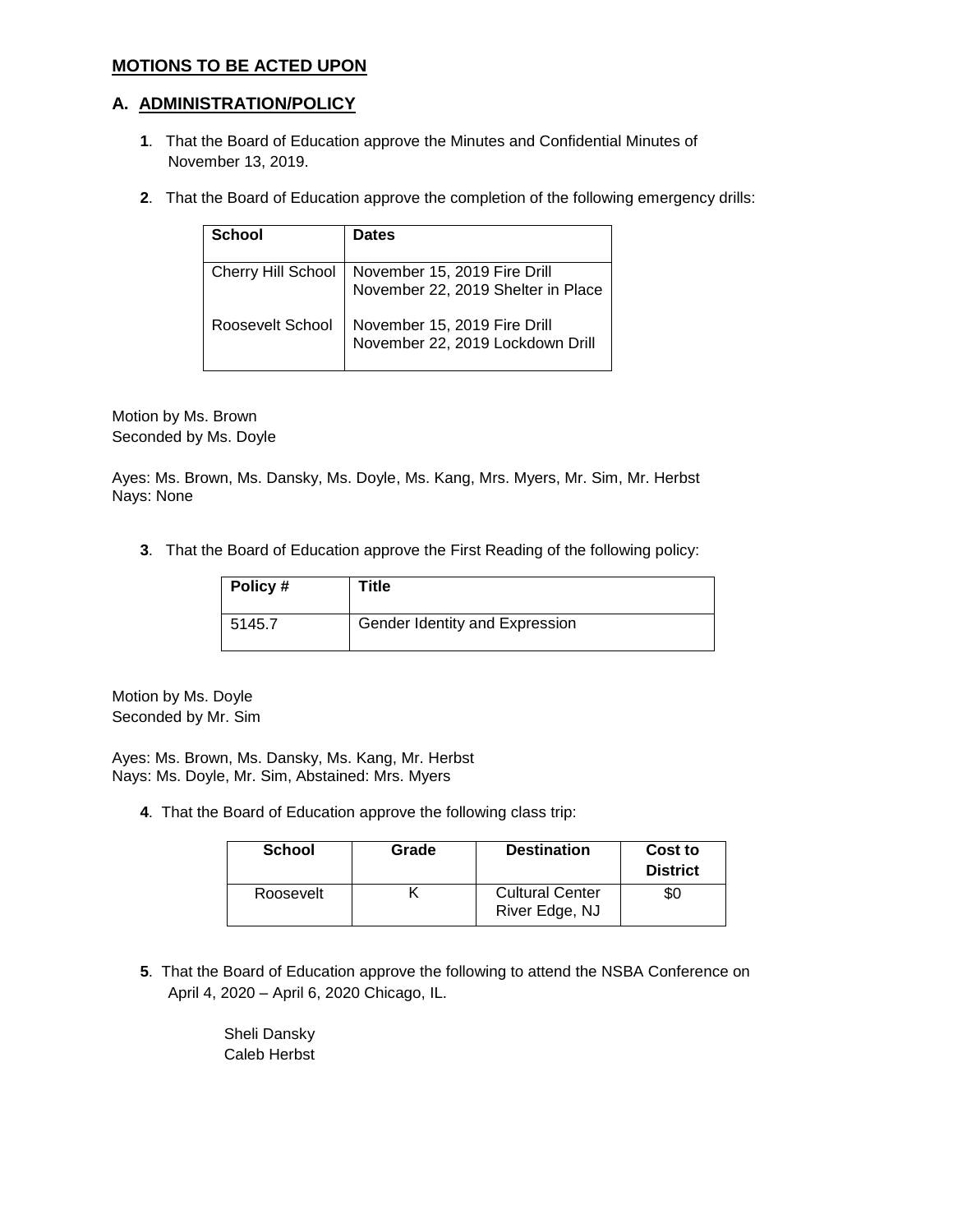**6**. That the Board of Education approve the 2020 Uniform State Memorandum of Agreement between the River Edge Elementary Schools and the River Edge Law Enforcement Officials for the 2019-2020 school year.

Motion by Ms. Myers Seconded by Ms. Kang

Ayes: Ms. Brown, Ms. Dansky, Ms. Doyle, Ms. Kang, Mrs. Myers, Mr. Sim, Mr. Herbst Nays: None

### **B. CURRICULUM/EDUCATION** - None

#### **C. BUILDINGS & GROUNDS** - None

#### **D. FINANCE/GRANTS/GIFTS**

- **1**. That the Board of Education approve the Summer Enrichment Program Report for the 2019 Summer Program.
- **2**. That the Board of Education approve the 2018-2019 Comprehensive Annual Financial Report (CAFR) and the Corrective Action Plan.
- **3**. That the Board of Education approve the appropriation of Capital Reserve in the amount of \$28,000 to 0-12-000-400-450-10-00 for the windows in the Media Center Renovation Project.
- **4**. That the Board of Education accept the \$140.00 donation from Jennifer Wong Hernandez for general use at Roosevelt School (Addendum).

Motion by Ms. Kang Seconded Ms. Dansky

Ayes: Ms. Brown, Ms. Dansky, Ms. Doyle, Ms. Kang, Mrs. Myers, Mr. Sim, Mr. Herbst Nays: None

### **E**. **PERSONNEL**

- **1**. That the Board of Education, with the recommendation of the Superintendent, appoint Julie Rabinowitz, as the District Liaison to the Board of the River Edge Public Library for the 2019-2020 school year.
- **2**. That the Board of Education, with the recommendation of the Superintendent approve Gregorio Espinosa, ABA Aide, starting on or about December 9, 2019 through June 30, 2020.
- **3**. That the Board of Education, with the recommendation of the Superintendent approve a Maternity/Disability leave of absence for Jaime Lazor to commence on or about April 17, 2020 through May 1, 2020, followed by a Federal Family leave of absence to commence on or about May 4, 2020, through June 30, 2020.
- **4**. That the Board of Education, with the recommendation of the Superintendent, approve Keri Mescall, ABA Aide, starting on or about January 2, 2020 through June 30, 2020, Step C.
- **5**. That the Board of Education, with the recommendation of the Superintendent, approve Sarah Lucinese, Region V Clerical Assistant, starting on or about January 6, 2020 through June 30, 2020.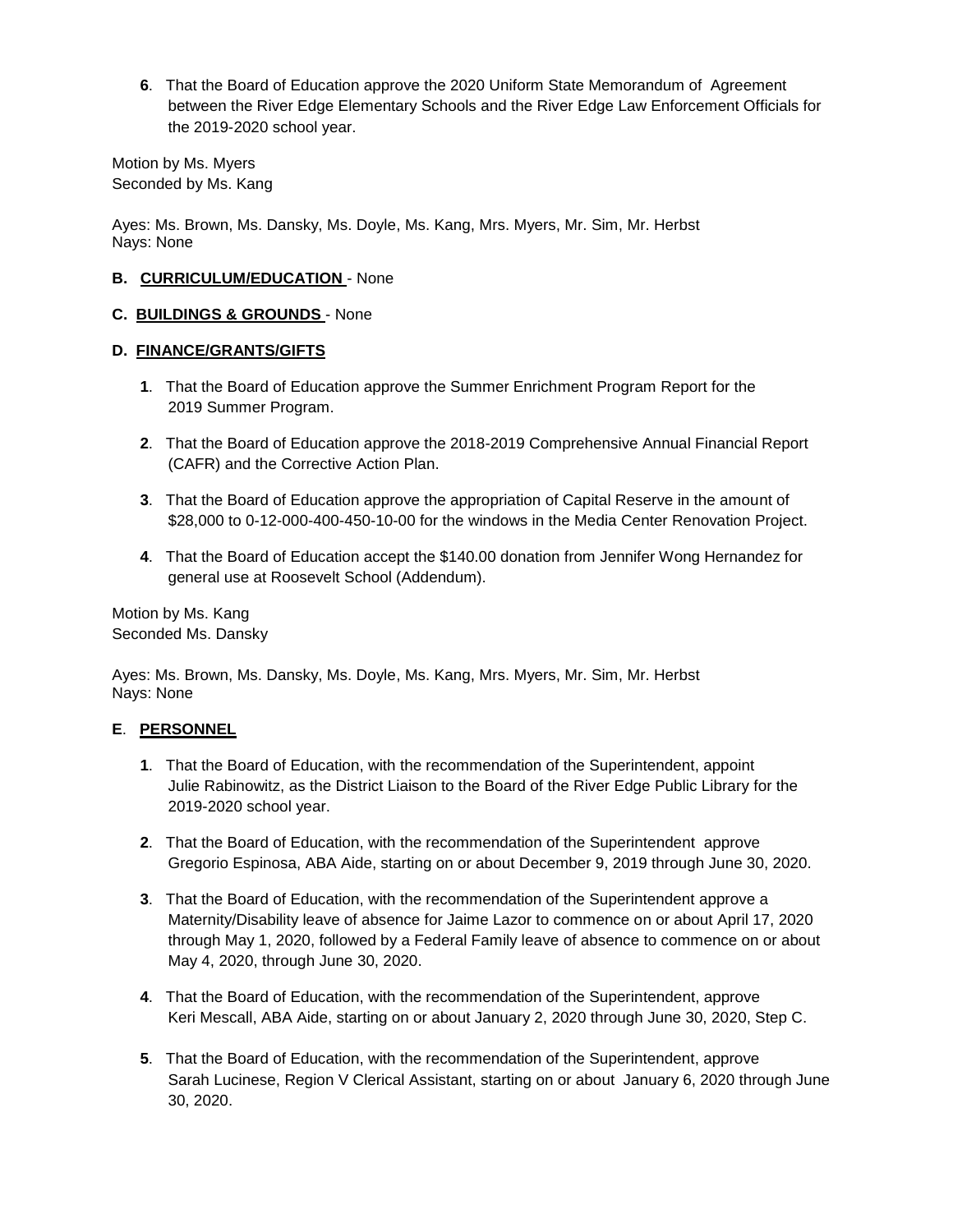Motion by Ms. Dansky Seconded by Mr. Sim

Ayes: Ms. Brown, Ms. Dansky, Ms. Doyle, Ms. Kang, Mrs. Myers, Mr. Sim, Mr. Herbst Nays: None

#### **F**. **RIVER EDGE SPECIAL EDUCATION** - None

#### **G**. **REGION V ADMINISTRATION & TRANSPORTATION**

**1**. That the Board of Education approve the following Quote Contracts for the 2019-2020 school year:

| Route # | <b>Transporter</b>                 | Per Diem |
|---------|------------------------------------|----------|
| 2828    | <b>Swift Medical</b>               | \$204.00 |
| 2845    | Soliman Transportation             | \$188.00 |
| 2843    | Soliman Transportation             | \$109.00 |
| Q195    | <b>J&amp;W Financial</b>           | \$159.00 |
| 2812    | <b>Eastern Star Transportation</b> | \$200.00 |
| 2804    | <b>Eastern Star Transportation</b> | \$248.00 |
| 0798    | <b>Eastern Star Transportation</b> | \$278.00 |
| 2847    | <b>Cassidy Transportation</b>      | \$285.00 |

**2**. That the Board of Education approve the following Bid Contracts for the 2019-2020 school year:

| ∣ Route # | <b>Transporter</b>                 | <b>Per Diem</b> |
|-----------|------------------------------------|-----------------|
| -2714     | <b>Eastern Star Transportation</b> | \$308.00        |

**3**. That the Board of Education approve the following Renewal Contracts for the 2019-2020 school year:

| Route # | Transporter                | <b>Per Diem</b> |
|---------|----------------------------|-----------------|
| 2731    | R&V Transportation         | \$212.17        |
| 2232    | Alpha Care Ambulance Corp. | \$213.75        |

**4**. That the Board of Education approve the following Jointure Contract for the 2019-2020 school year:

| ∣ Route # | <b>Transporter</b> | <b>Per Diem</b> |
|-----------|--------------------|-----------------|
| 2648      | Stanhope           | \$34.00         |

**5**. That the Board of Education approve the following Bid Contract for the 2018-2019 school year:

| <b>Route #</b> | <b>Transporter</b>  | <b>Per Diem</b> |
|----------------|---------------------|-----------------|
| 2080           | Galaxia Express LLC | \$172.55        |

Motion by Mr. Sim Seconded by Ms. Brown

Ayes: Ms. Brown, Ms. Dansky, Ms. Doyle, Ms. Kang, Mrs. Myers, Mr. Sim, Mr. Herbst Nays: None